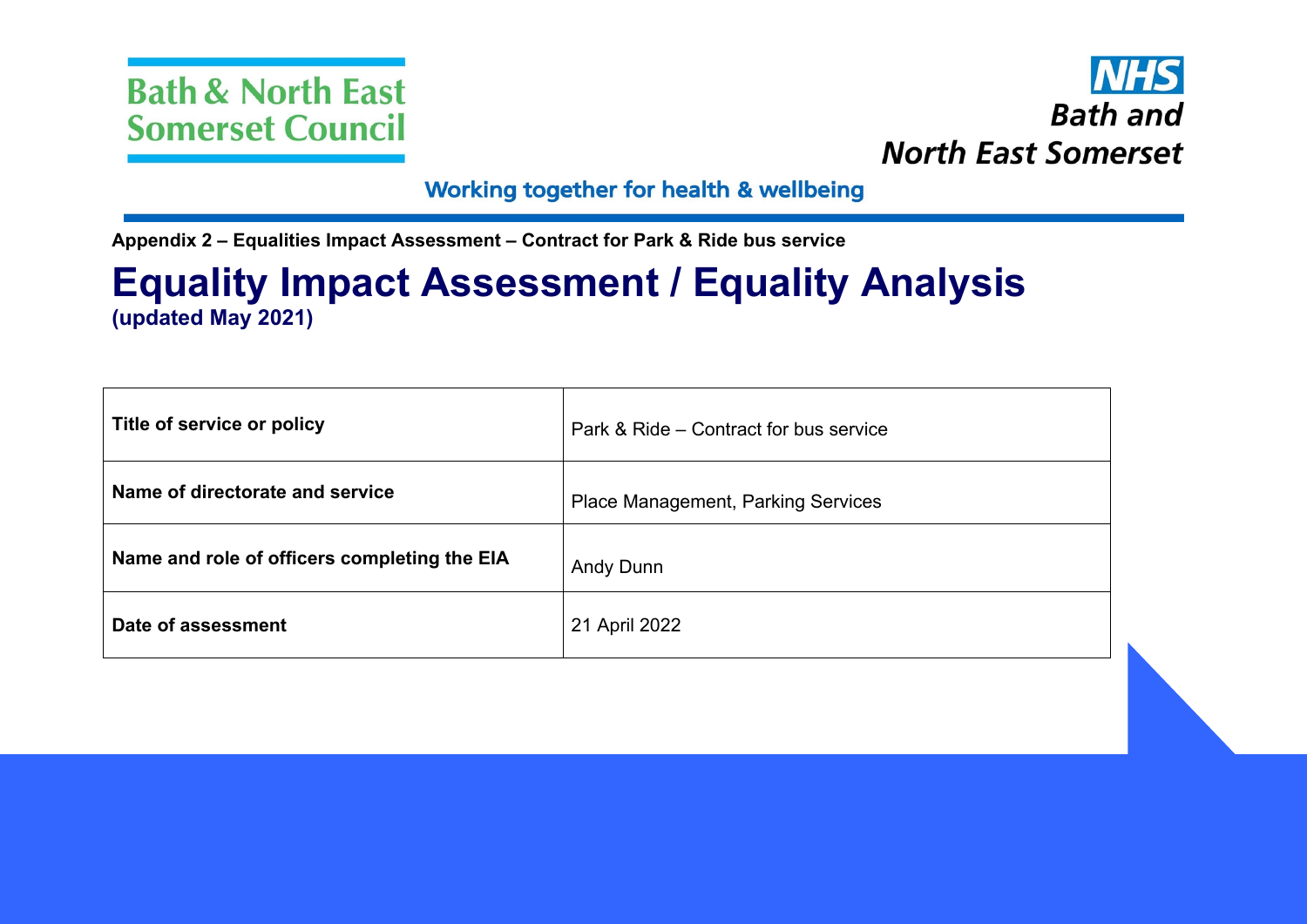Equality Impact Assessment (or 'Equality Analysis') is a process of systematically analysing a new or existing policy or service to identify what impact or likely impact it will have on different groups within the community. The main aim is to identify any discriminatory or negative consequences for a particular group or sector of the community, and also to identify areas where equality can be better promoted. Equality impact Assessments (EIAs) can be carried out in relation to services provided to customers and residents as well as employment policies/strategies that relate to staffing matters.

This toolkit has been developed to use as a framework when carrying out an Equality Impact Assessment (EIA) or Equality Analysis. Not all sections will be relevant – so leave blank any that are not applicable. It is intended that this is used as a working document throughout the process, and a final version will be published on the Council's website.

| 1.  | Identify the aims of the policy or service and how it is implemented.                                                                                                                                                              |                                                                                                                                                                                                                                                                                                                                                                                                                                                                                                                                                                                                                                                                                                                                                                                                                                                                                                                                                                                                                                                                                                                                                                                                                                                                                                                                                                             |  |  |
|-----|------------------------------------------------------------------------------------------------------------------------------------------------------------------------------------------------------------------------------------|-----------------------------------------------------------------------------------------------------------------------------------------------------------------------------------------------------------------------------------------------------------------------------------------------------------------------------------------------------------------------------------------------------------------------------------------------------------------------------------------------------------------------------------------------------------------------------------------------------------------------------------------------------------------------------------------------------------------------------------------------------------------------------------------------------------------------------------------------------------------------------------------------------------------------------------------------------------------------------------------------------------------------------------------------------------------------------------------------------------------------------------------------------------------------------------------------------------------------------------------------------------------------------------------------------------------------------------------------------------------------------|--|--|
|     | <b>Key questions</b>                                                                                                                                                                                                               | <b>Answers / Notes</b>                                                                                                                                                                                                                                                                                                                                                                                                                                                                                                                                                                                                                                                                                                                                                                                                                                                                                                                                                                                                                                                                                                                                                                                                                                                                                                                                                      |  |  |
| 1.1 | Briefly describe purpose of the service/policy e.g.<br>How the service/policy is delivered<br>and by whom<br>If responsibility for its<br>implementation is shared with other<br>departments or organisations<br>Intended outcomes | Bath has three long established park and ride sites managed by the council to<br>the North, South, and East of the city. Whilst the council remains committed to<br>provision on the East of the city, no suitable site has been identified.<br>A wide distribution of park and ride sites that are accessible and attractive for<br>motorists to use compliments other transport policies that help encourage<br>drivers to switch to sustainable public transport for at least part of their journey<br>ensuring vehicle intrusion into the historic city centre (also covered by a clean<br>air zone) is minimised thus reducing congestion and improving air quality. The<br>provision of a park and ride service therefore helps the council achieve its core<br>purpose of improving people lives and supports key policies including tackling<br>the climate and ecological emergency.<br>The sites are managed operationally by the council's Parking Services and the<br>bus service is operated under contract, administered by the West of England<br>Combined Authority (WECA) on the council's behalf. The current contract, with<br>First Plc, expires in the Autumn of 2022 and without a replacement contract in<br>place the council is at risk of significant reputational damage through the failure<br>to achieve transport and air quality objectives. |  |  |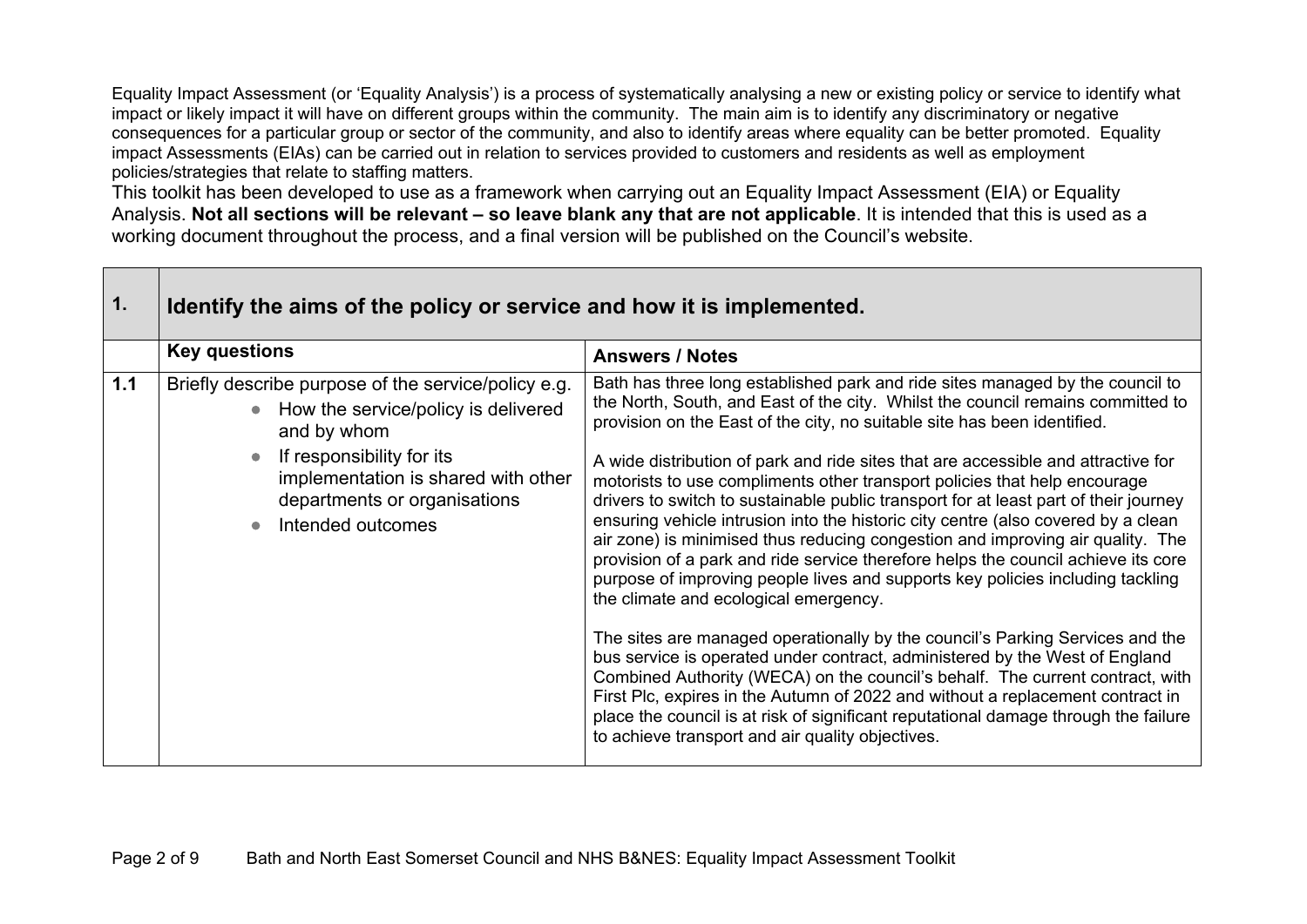| 1.2 | Provide brief details of the scope of the policy or<br>service being reviewed, for example:<br>Is it a new service/policy or review<br>of an existing one?<br>Is it a national requirement?).<br>How much room for review is<br>there? | This is a review of an existing service. Whilst there is no national requirement<br>to provide a park and ride service, they are a key component of the<br>infrastructure necessary to ensure delivery of the council transport and parking<br>policies and ensure the economic vitality of the city of Bath, and additionally in<br>tackling the climate and ecological emergency.<br>As a wholly discretionary service the council has the freedom to consider all<br>options available to delivering and managing the service, subject to funding or<br>commercial viability, in accordance with its policies and objectives. |  |  |
|-----|----------------------------------------------------------------------------------------------------------------------------------------------------------------------------------------------------------------------------------------|----------------------------------------------------------------------------------------------------------------------------------------------------------------------------------------------------------------------------------------------------------------------------------------------------------------------------------------------------------------------------------------------------------------------------------------------------------------------------------------------------------------------------------------------------------------------------------------------------------------------------------|--|--|
| 1.3 | Do the aims of this policy link to or conflict with<br>any other policies of the Council?                                                                                                                                              | This policy meets the Councils core policies of tackling the climate and<br>ecological emergencies.<br>It is also in line with Transport Polices, the Parking Strategy, and is consistent<br>with the objectives of the Clean Air Zone and the prioritisation of active travel.                                                                                                                                                                                                                                                                                                                                                  |  |  |
|     |                                                                                                                                                                                                                                        | Redevelopment within the historic core has also seen changes to the<br>availability of parking and the provision of parking out of the city centre ensures<br>that the city, as a popular visitor destination and double UNESCO world<br>Heritage site remains accessible.                                                                                                                                                                                                                                                                                                                                                       |  |  |
|     | e af cucilable dete pesso                                                                                                                                                                                                              |                                                                                                                                                                                                                                                                                                                                                                                                                                                                                                                                                                                                                                  |  |  |

#### **2. Consideration of available data, research and information**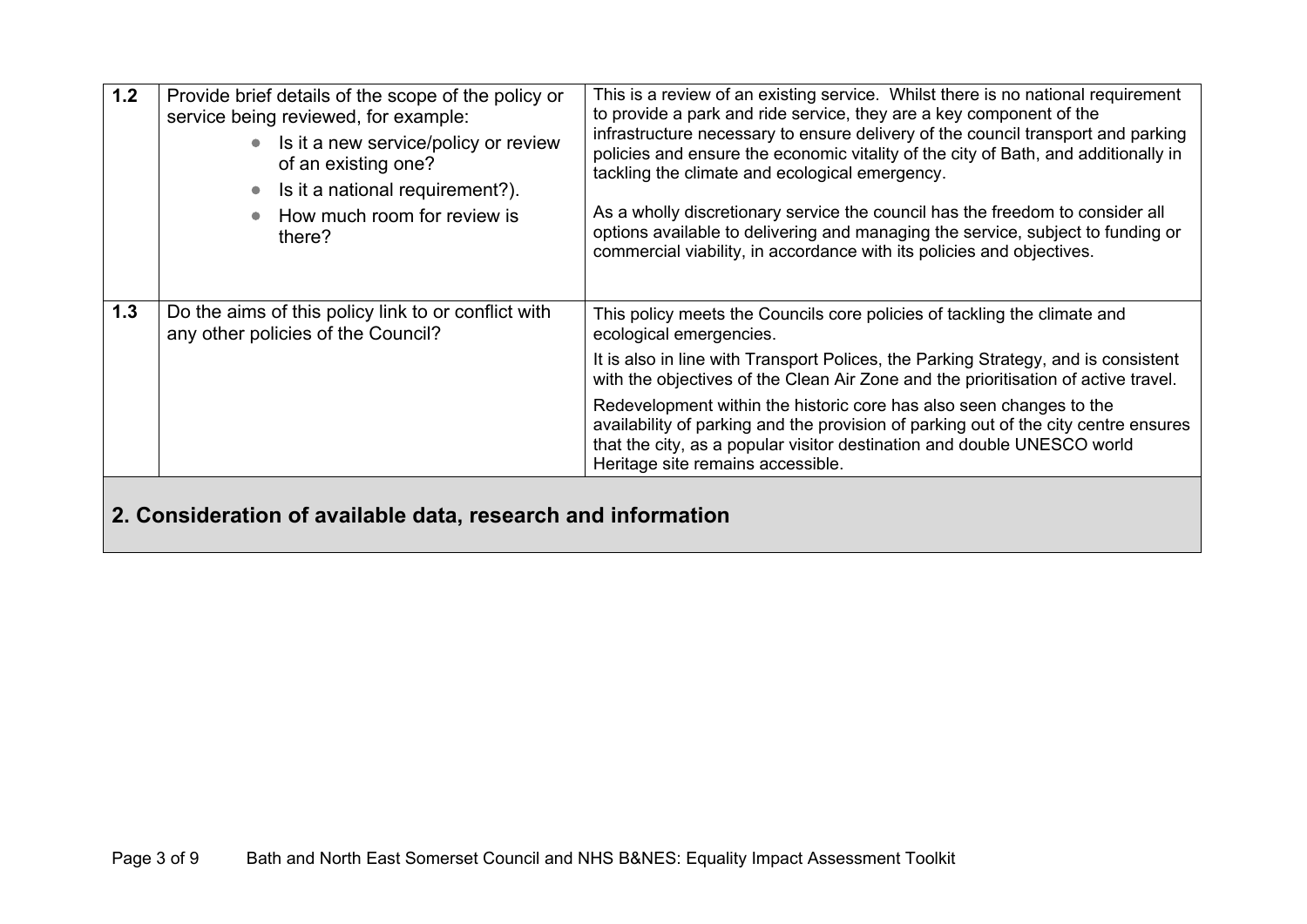Monitoring data and other information should be used to help you analyse whether you are delivering a fair and equal service. Please consider the availability of the following as potential sources:

- **Demographic** data and other statistics, including census findings
- Recent **research** findings (local and national)
- Results from **consultation or engagement** you have undertaken
- Service user **monitoring data** (including ethnicity, sex, disability, religion/belief, sexual orientation and age)
- **Information from <b>relevant groups** or agencies, for example trade unions and voluntary/community organisations
- Analysis of records of enquiries about your service, or **complaints** or **compliments** about them
- Recommendations of **external inspections** or audit reports

|     | <b>Key questions</b>                                                                                                                                    | Data, research and information that you can refer to                                                                                                                                                                                                                                                                                                                                  |
|-----|---------------------------------------------------------------------------------------------------------------------------------------------------------|---------------------------------------------------------------------------------------------------------------------------------------------------------------------------------------------------------------------------------------------------------------------------------------------------------------------------------------------------------------------------------------|
| 2.1 | What equalities training have staff received to enable<br>them to understand the needs of our diverse<br>community?                                     | All staff within Parking Services have completed Equalities training during<br>their induction to ensure compliance with corporate standards.<br>A structured training plan is in place for all new staff to ensure they do<br>receive equalities training in a timely manner after commencing<br>employment and this also received regular refresh using the corporate<br>programme. |
| 2.2 | What is the equalities profile of service users?                                                                                                        | The service users are all road users and pedestrians that typically live<br>outside the city but travel into Bath by private vehicle.                                                                                                                                                                                                                                                 |
| 2.4 | Are there any recent customer satisfaction surveys to<br>refer to? What were the results? Are there any<br>gaps? Or differences in experience/outcomes? | Parking Services also uses the Voicebox survey to measure customer<br>satisfaction. The results of the Voicebox 28 survey (2019) record 57% of<br>respondents rating the provision and operation of on street parking areas<br>as acceptable to good.                                                                                                                                 |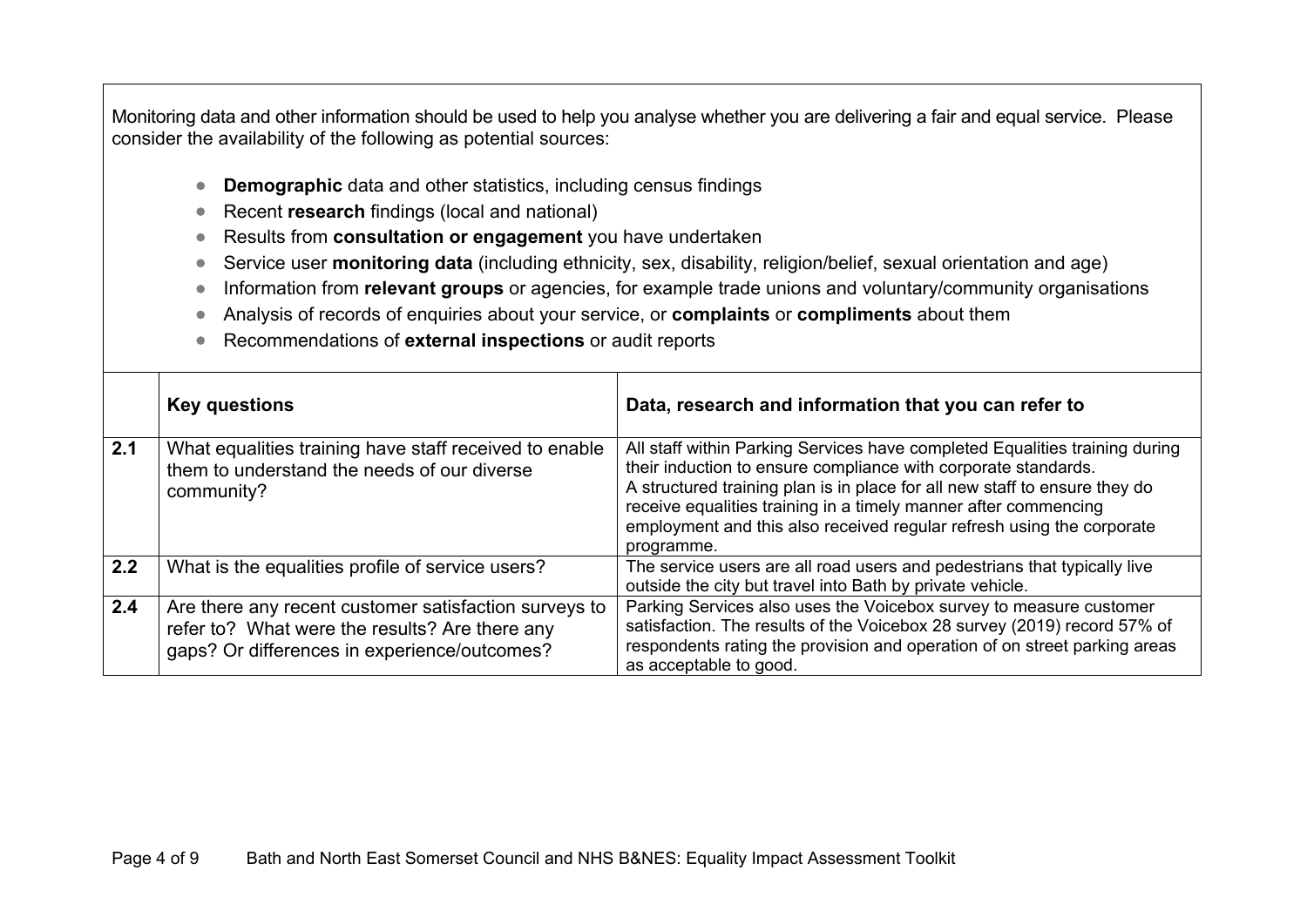| 2.5 | What engagement or consultation has been<br>undertaken as part of this EIA and with whom?<br>What were the results?                                                      |                                                                                                                                                                                                                                                                                                                                                                                                                                                                                                                                                | period and therefore must be procured. | The "Balancing your Needs" parking strategy was consulted on in 2017<br>and adopted in 2018. The parking strategy set out the key policy direction<br>and objectives for the service until 2028. It is due for review in 2022.<br>No specific consultation has been undertaken as part of this EIA as it is a<br>review of existing services that are coming to the end of their contract |  |
|-----|--------------------------------------------------------------------------------------------------------------------------------------------------------------------------|------------------------------------------------------------------------------------------------------------------------------------------------------------------------------------------------------------------------------------------------------------------------------------------------------------------------------------------------------------------------------------------------------------------------------------------------------------------------------------------------------------------------------------------------|----------------------------------------|-------------------------------------------------------------------------------------------------------------------------------------------------------------------------------------------------------------------------------------------------------------------------------------------------------------------------------------------------------------------------------------------|--|
| 2.6 |                                                                                                                                                                          | No consultation is planned as part of the replacement of this existing<br>If you are planning to undertake any consultation in<br>service. The evaluation of tenders must as a matter of course consider the<br>the future regarding this service or policy, how will<br>impact on users of the service as any negative or adverse impact could<br>you include equalities considerations within this?<br>discourage motorists from use of the park and ride service, placing its<br>viability and the achievement of council policies at risk. |                                        |                                                                                                                                                                                                                                                                                                                                                                                           |  |
|     | 3. Assessment of impact: 'Equality analysis'                                                                                                                             |                                                                                                                                                                                                                                                                                                                                                                                                                                                                                                                                                |                                        |                                                                                                                                                                                                                                                                                                                                                                                           |  |
|     | Based upon any data you have considered, or the results of consultation or research, use the spaces below to demonstrate<br>you have analysed how the service or policy: |                                                                                                                                                                                                                                                                                                                                                                                                                                                                                                                                                |                                        |                                                                                                                                                                                                                                                                                                                                                                                           |  |
|     | Meets any particular needs of equalities groups or could help promote equality in some way.                                                                              |                                                                                                                                                                                                                                                                                                                                                                                                                                                                                                                                                |                                        |                                                                                                                                                                                                                                                                                                                                                                                           |  |
|     | Could have a negative or adverse impact for any of the equalities groups<br>$\bullet$                                                                                    |                                                                                                                                                                                                                                                                                                                                                                                                                                                                                                                                                |                                        |                                                                                                                                                                                                                                                                                                                                                                                           |  |
|     |                                                                                                                                                                          | <b>Examples of what the service has</b><br>done to promote equality                                                                                                                                                                                                                                                                                                                                                                                                                                                                            |                                        | Examples of actual or potential negative or<br>adverse impact and what steps have been<br>or could be taken to address this                                                                                                                                                                                                                                                               |  |
| 3.1 | <b>Issues relating to all groups</b><br>and protected characteristics                                                                                                    |                                                                                                                                                                                                                                                                                                                                                                                                                                                                                                                                                |                                        | No impact                                                                                                                                                                                                                                                                                                                                                                                 |  |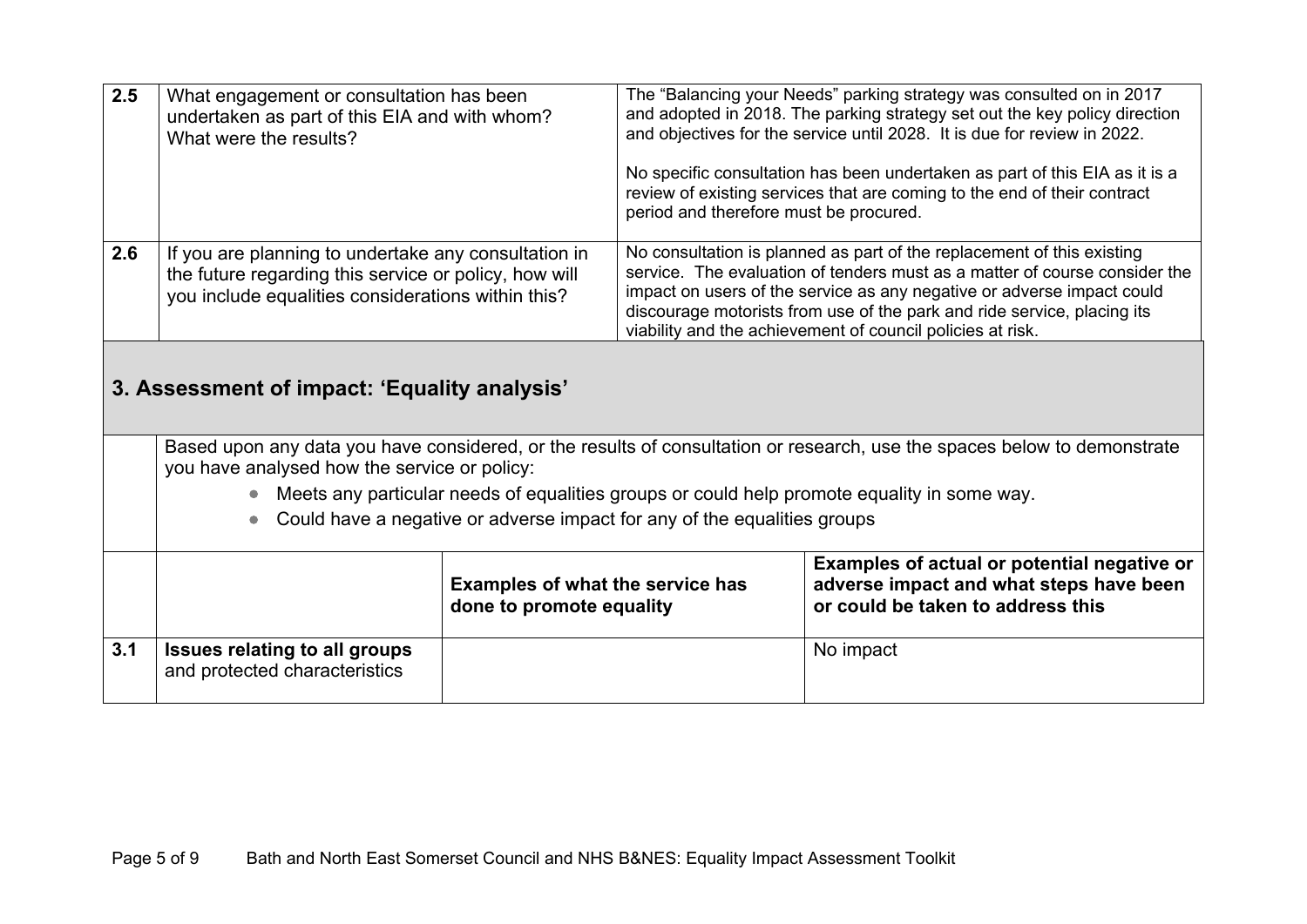| 3.2 | $Sex - identity$ the<br>impact/potential impact of the<br>policy on women and men.                                                                                                                |                                                                                                                                                                                                                                                                                                                                                                      | Sites are more remote and outside the city which<br>may have an adverse impact on more vulnerable<br>users. The service has a proactive inspection<br>programme to ensure regular review of the site is<br>undertaken. This will ensure that lighting and<br>CCTV are well maintained and operational. |
|-----|---------------------------------------------------------------------------------------------------------------------------------------------------------------------------------------------------|----------------------------------------------------------------------------------------------------------------------------------------------------------------------------------------------------------------------------------------------------------------------------------------------------------------------------------------------------------------------|--------------------------------------------------------------------------------------------------------------------------------------------------------------------------------------------------------------------------------------------------------------------------------------------------------|
| 3.3 | <b>Pregnancy and maternity</b>                                                                                                                                                                    |                                                                                                                                                                                                                                                                                                                                                                      | No impact                                                                                                                                                                                                                                                                                              |
| 3.4 | Gender reassignment -<br>identify the impact/potential<br>impact of the policy on<br>transgender people                                                                                           |                                                                                                                                                                                                                                                                                                                                                                      | No impact                                                                                                                                                                                                                                                                                              |
| 3.5 | <b>Disability</b> $-$ identify the<br>impact/potential impact of the<br>policy on disabled people<br>(ensure consideration both<br>physical, sensory and mental<br>impairments and mental health) | Dedicated parking for Blue Badge holders is<br>available adjacent to the bus stop at all three<br>sites and enforcement is undertaken to<br>prevent abuse by those who are not Blue<br>Badge holders.<br>All vehicles used on the Park & Ride contract<br>are compliant with the relevant Equalities<br>legislation to ensure access for those with<br>disabilities. | Abuse of Blue Badge Bays prevents access by<br>genuine users.<br>Parking Services are committed to ensuring that<br>any motorists identified to be misuse of Blue<br>Badges are prosecuted as appropriate and a new<br>contract for this will be procured in 2022.                                     |
| 3.6 | Age $-$ identify the<br>impact/potential impact of the<br>policy on different age groups                                                                                                          | All concessionary pass holders can use the<br>Park & Ride service free of charge upon use<br>of their pass after 09.00.                                                                                                                                                                                                                                              |                                                                                                                                                                                                                                                                                                        |
| 3.7 | $Race - identity the$<br>impact/potential impact on<br>across different ethnic groups                                                                                                             |                                                                                                                                                                                                                                                                                                                                                                      | No impact                                                                                                                                                                                                                                                                                              |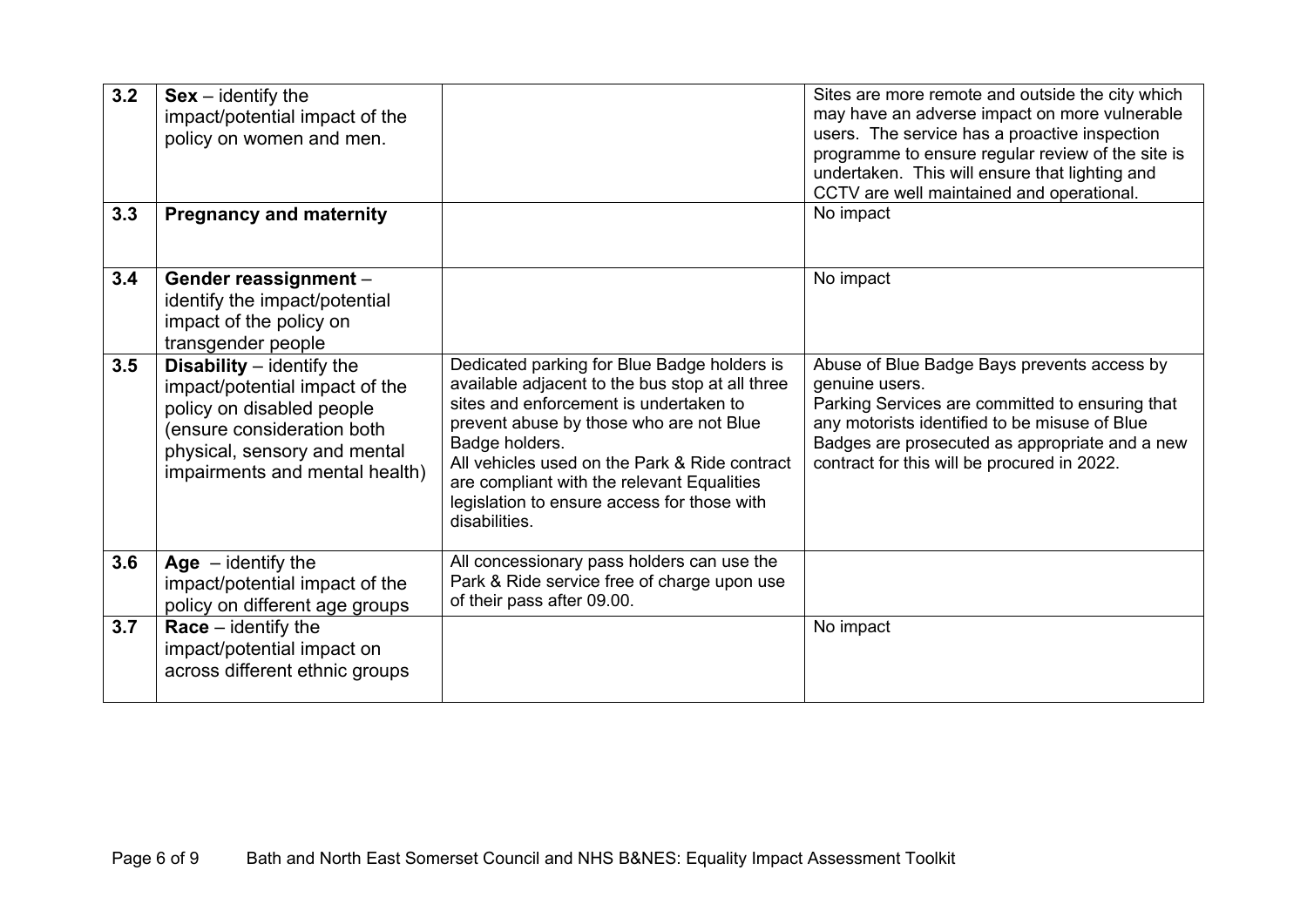| 3.8  | <b>Sexual orientation - identify</b><br>the impact/potential impact of<br>the policy on<br>lesbian, gay, bisexual,<br>heterosexual people                                                                                                                                                                       |                                                                                                                                                                                                                                                                                                                                                                      | No impact                                                                                                                                                                                                                                                                                                                                                                                                                                                                                                    |
|------|-----------------------------------------------------------------------------------------------------------------------------------------------------------------------------------------------------------------------------------------------------------------------------------------------------------------|----------------------------------------------------------------------------------------------------------------------------------------------------------------------------------------------------------------------------------------------------------------------------------------------------------------------------------------------------------------------|--------------------------------------------------------------------------------------------------------------------------------------------------------------------------------------------------------------------------------------------------------------------------------------------------------------------------------------------------------------------------------------------------------------------------------------------------------------------------------------------------------------|
| 3.9  | Marriage and civil partnership<br>- does the policy/strategy treat<br>married and civil partnered<br>people equally?                                                                                                                                                                                            |                                                                                                                                                                                                                                                                                                                                                                      | No impact                                                                                                                                                                                                                                                                                                                                                                                                                                                                                                    |
| 3.10 | Religion/belief - identify the<br>impact/potential impact of the<br>policy on people of different<br>religious/faith groups and also<br>upon those with no religion.                                                                                                                                            |                                                                                                                                                                                                                                                                                                                                                                      | No impact                                                                                                                                                                                                                                                                                                                                                                                                                                                                                                    |
| 3.11 | Socio-economically<br>$disadvantage'd* - identity$ the<br>impact on people who are<br>disadvantaged due to factors<br>like family background,<br>educational attainment,<br>neighbourhood, employment<br>status can influence life chances<br>(this is not a legal<br>requirement, but is a local<br>priority). | The Park and Ride service is of benefit to<br>those the socio-economically disadvantaged<br>as the service allows these motorists to travel<br>by private vehicle to the edge of the city and<br>benefit from the use of convenient and<br>sustainable transport directly into the city<br>centre that is typically cheaper than the cost<br>of parking in the city. | Discounts are available from the operator,<br>including:<br><b>English National Concessionary Pass holders</b><br>can travel for free after 09.00 Monday to<br>Friday.<br>A group of two adults may purchase a<br>discounted fare after 09.30 Monday to Friday.<br>Regular service users can benefit from<br>$\bullet$<br>discounts when purchasing 10 single journeys<br>one transaction (for use anytime).<br>up to 5 children (under 16) can travel for free<br>$\bullet$<br>with each fare paying adult. |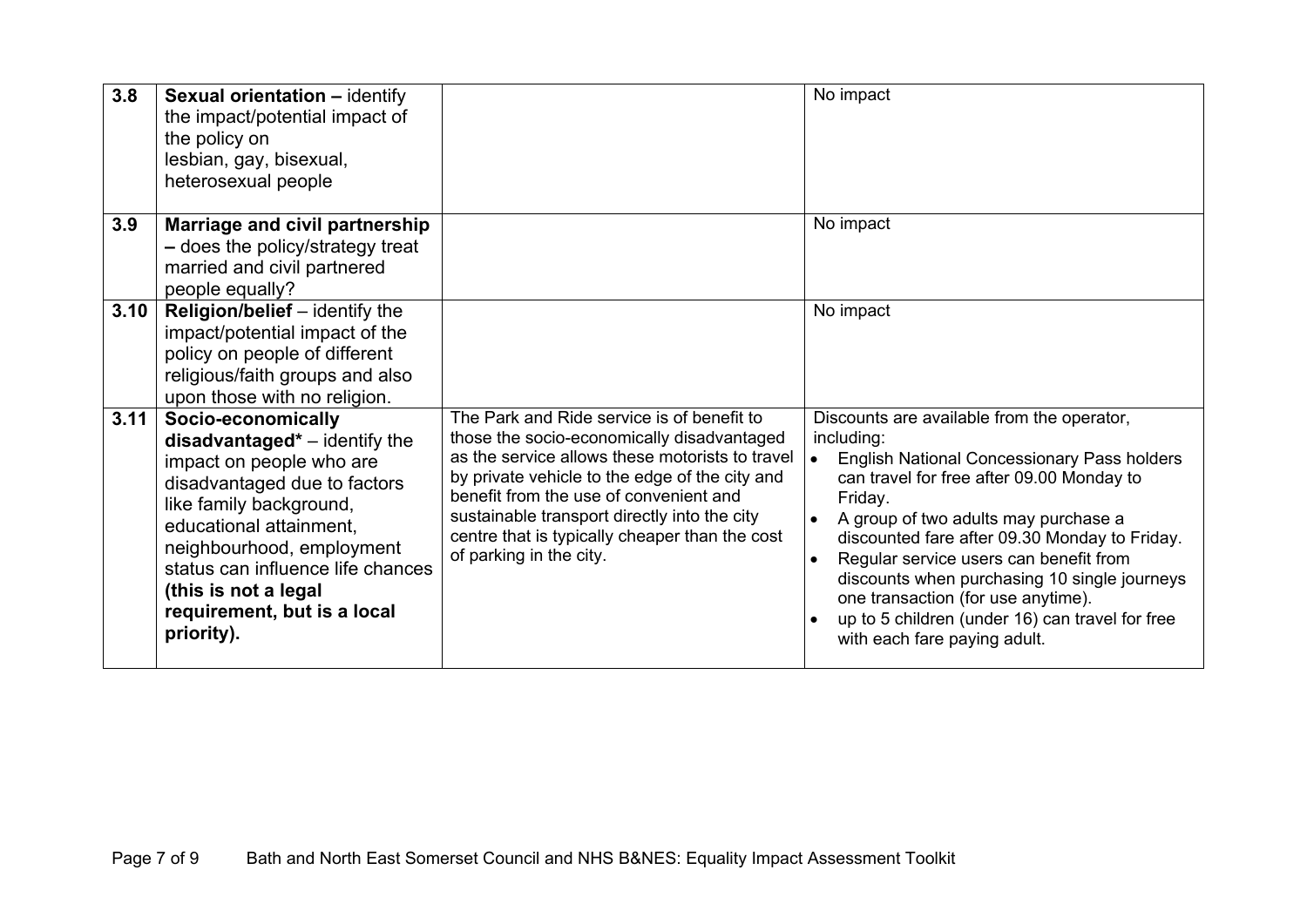| 3.12 | <b>Rural communities*</b> identify<br>the impact / potential impact on<br>people living in rural<br>communities                                                                                                                                                                                                                                                                                                                                | The Park and Ride service is of benefit to<br>those living in rural communities without<br>access to a suitable service that need to visit<br>the city. The Park and Ride service allows<br>these motorists to travel by private vehicle to<br>the edge of the city and benefit from the use<br>of convenient and sustainable transport<br>directly into the city centre that is typically<br>cheaper than the cost of parking in the city. | No impact |
|------|------------------------------------------------------------------------------------------------------------------------------------------------------------------------------------------------------------------------------------------------------------------------------------------------------------------------------------------------------------------------------------------------------------------------------------------------|---------------------------------------------------------------------------------------------------------------------------------------------------------------------------------------------------------------------------------------------------------------------------------------------------------------------------------------------------------------------------------------------------------------------------------------------|-----------|
| 3.13 | <b>Armed Forces Community **</b><br>serving members; reservists;<br>veterans and their families,<br>including the bereaved. Public<br>services will soon be required<br>by law to pay due regard to the<br>Armed Forces Community when<br>developing policy, procedures<br>and making decisions,<br>particularly in the areas of public<br>housing, education and<br>healthcare (to remove<br>disadvantage and consider<br>special provision). |                                                                                                                                                                                                                                                                                                                                                                                                                                             | No impact |

\*There is no requirement within the public sector duty of the Equality Act to consider groups who may be disadvantaged due to socio economic status, or because of living in a rural area. However, these are significant issues within B&NES and haver therefore been included here.

\*\* The Equality Act does not cover armed forces community. However, when the Armed Forces Bill becomes law there will be a requirement to pay 'due regard' to make sure the Armed Forces Community are not disadvantaged when accessing public services.

# **4. Bath and North East Somerset Council & NHS B&NES**